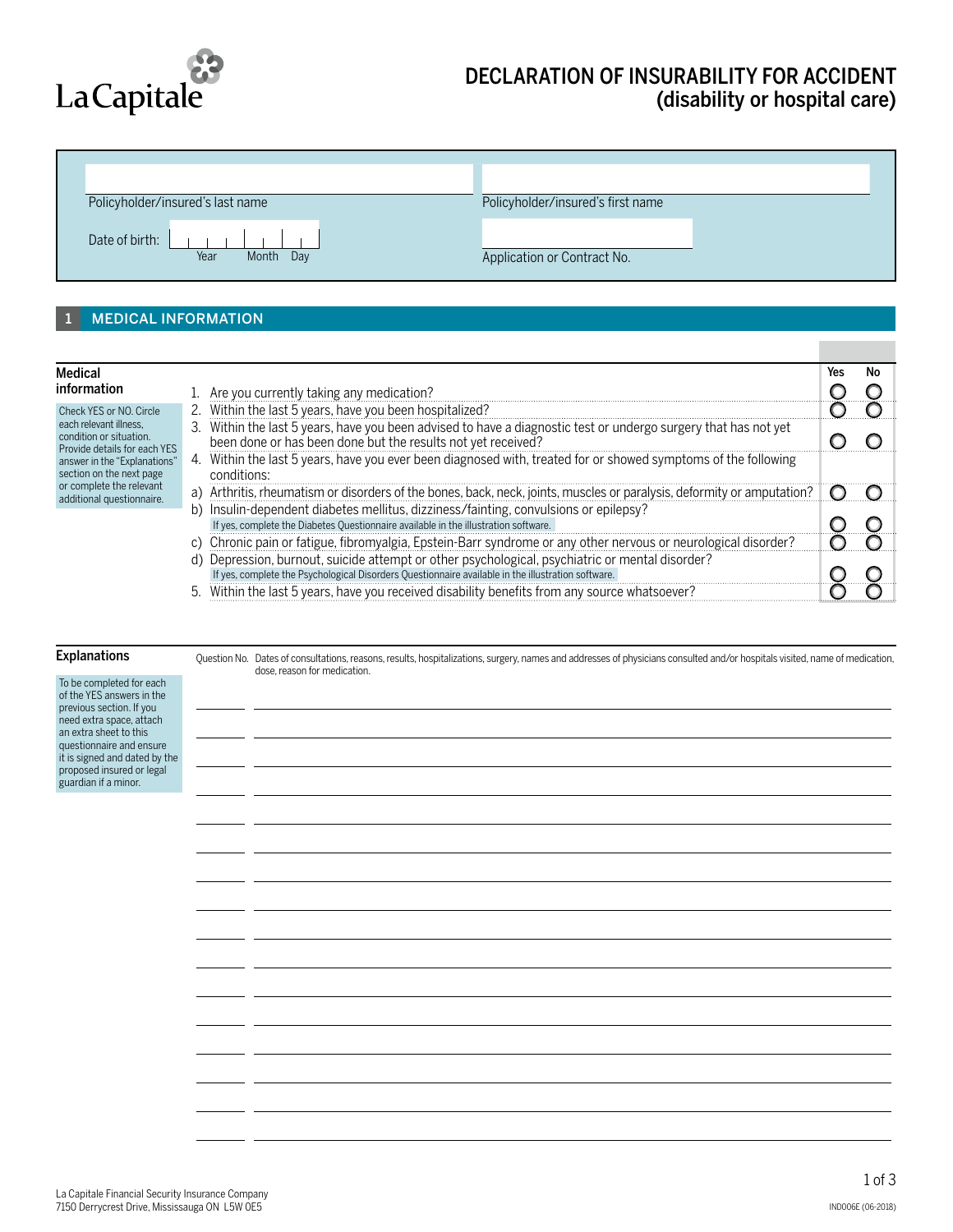

# DECLARATION OF INSURABILITY FOR ACCIDENT (disability or hospital care)

|                       | <b>MEDICAL INFORMATION (cont.)</b>                                                                                                                                                                                             |                                                                                                                      |                                                 |                            |      |                |    |
|-----------------------|--------------------------------------------------------------------------------------------------------------------------------------------------------------------------------------------------------------------------------|----------------------------------------------------------------------------------------------------------------------|-------------------------------------------------|----------------------------|------|----------------|----|
| Height and weight     | Height: Ocm Oft./in.                                                                                                                                                                                                           | Weight: $\bigcirc$ kg $\bigcirc$ lb.                                                                                 |                                                 |                            |      |                |    |
|                       | Have you lost 4.5 kg (10 lb.) or more in the last year? $\bigcirc$ Yes $\bigcirc$ No                                                                                                                                           |                                                                                                                      |                                                 |                            |      |                |    |
|                       |                                                                                                                                                                                                                                |                                                                                                                      |                                                 |                            |      |                |    |
|                       | Reason: New York State State State State State State State State State State State State State State State State State State State State State State State State State State State State State State State State State State S |                                                                                                                      |                                                 |                            |      |                |    |
| Personal physician    |                                                                                                                                                                                                                                |                                                                                                                      |                                                 |                            |      |                |    |
|                       | Name of physician                                                                                                                                                                                                              |                                                                                                                      |                                                 |                            |      |                |    |
|                       | <b>Address</b>                                                                                                                                                                                                                 |                                                                                                                      |                                                 |                            |      |                |    |
|                       |                                                                                                                                                                                                                                |                                                                                                                      |                                                 |                            |      |                |    |
|                       | Tel.                                                                                                                                                                                                                           | (extension)                                                                                                          |                                                 | Date of last consultation: |      |                |    |
|                       | Last physician consulted, if different                                                                                                                                                                                         |                                                                                                                      |                                                 |                            | Year | Month Day      |    |
|                       |                                                                                                                                                                                                                                |                                                                                                                      |                                                 |                            |      |                |    |
|                       | Reason                                                                                                                                                                                                                         |                                                                                                                      |                                                 |                            |      |                |    |
|                       | Results (consultations or treatments recommended)                                                                                                                                                                              |                                                                                                                      |                                                 |                            |      |                |    |
|                       |                                                                                                                                                                                                                                |                                                                                                                      |                                                 |                            |      |                |    |
| <b>Family history</b> | Have any immediate family members (father, mother, brothers, sisters) ever suffered from heart or vascular<br>disease, high blood pressure, cerebrovascular trauma, cancer, diabetes, polycystic kidney disease, multiple      |                                                                                                                      |                                                 |                            |      | Yes            | No |
|                       | sclerosis, muscular dystrophy, Alzheimer's disease, Parkinson's disease, Huntington's chorea, amyotrophic lateral<br>sclerosis or any other hereditary disease?                                                                |                                                                                                                      |                                                 |                            |      | O              |    |
|                       |                                                                                                                                                                                                                                |                                                                                                                      |                                                 |                            |      |                |    |
|                       |                                                                                                                                                                                                                                |                                                                                                                      |                                                 |                            |      |                |    |
| If yes:               | Name of disease<br>(if cancer, specify type)                                                                                                                                                                                   |                                                                                                                      | Age at diagnosis Age<br>of the disease if alive | Age<br>at death            |      | Cause of death |    |
|                       | Father                                                                                                                                                                                                                         | <u> 1989 - Jan Samuel Barbara, poeta establecidad en la contrada de la contrada de la contrada de la contrada de</u> |                                                 |                            |      |                |    |
|                       | Mother                                                                                                                                                                                                                         | <u> 1989 - Johann Marie Barn, mars eta inperiodo</u>                                                                 |                                                 |                            |      |                |    |
|                       | <b>Brothers</b>                                                                                                                                                                                                                | <u> 1980 - Jan Stein Berlin, amerikan personal personal personal personal personal personal personal personal pe</u> |                                                 |                            |      |                |    |
|                       | <b>Sisters</b>                                                                                                                                                                                                                 |                                                                                                                      |                                                 |                            |      |                |    |